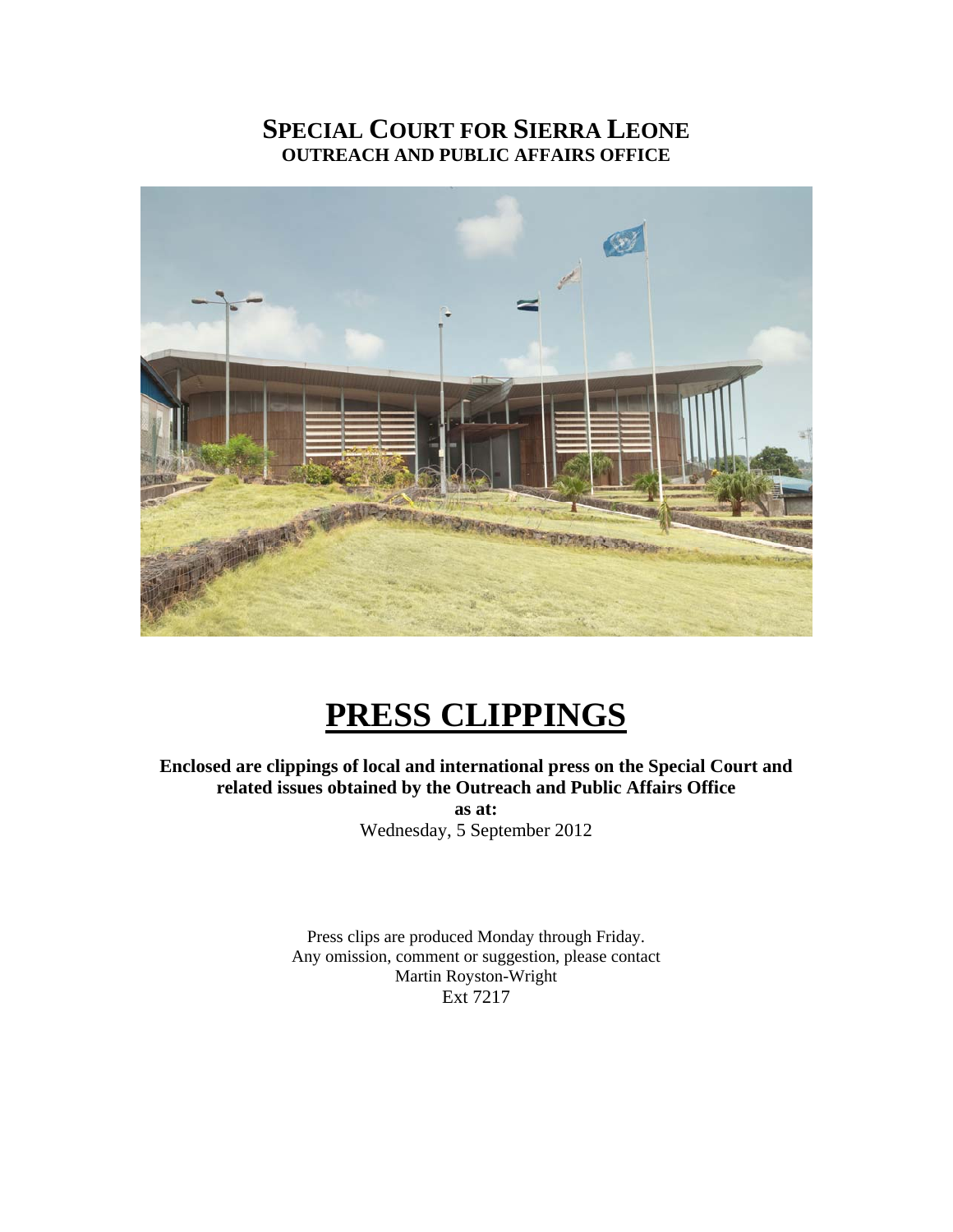| <b>International News</b>                                                     |           |
|-------------------------------------------------------------------------------|-----------|
| White House Appoints 2012-2013 Class Of White House Fellows / Yumanewsnow.com | Page 3    |
| There is Still More to Do in Support of Liberia's Peace" / The New Dawn       | Page 4    |
| Liberians Reluctantly Reactivate Army / Washington Times                      | Pages 5-6 |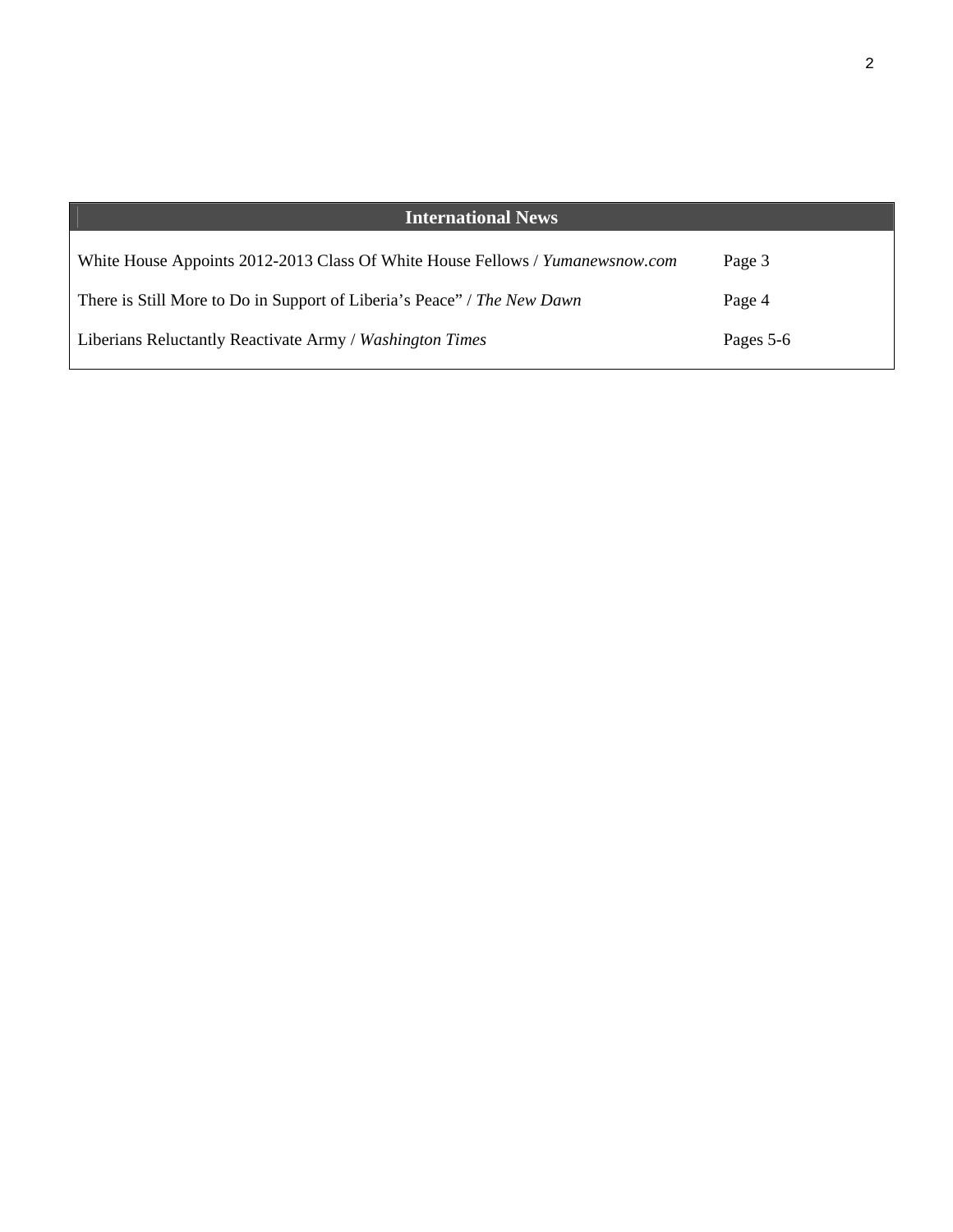#### Yumanewsnow.com Tuesday, 4 September 2012

#### **White House Appoints 2012-2013 Class Of White House Fellows**

Washington, DC - Today, the President's Commission on White House Fellowships announced the appointment of the 2012-2013 Class of White House Fellows. The Fellows come from diverse backgrounds, varied professions, and have all shown a strong commitment to public service and leadership. The 2012-2013 Class of Fellows and their biographies are included:

The White House Fellows Program was created in 1964 by President Lyndon B. Johnson to give promising American leaders "first hand, high-level experience with the workings of the Federal government, and to increase their sense of participation in national affairs." This unique opportunity to work within our nation's government is designed to encourage active citizenship and a lifelong commitment to service. The Fellows also take part in an education program designed to broaden their knowledge of leadership, policy formulation, and current affairs. Community service is another essential element of the program, and Fellows participate in service projects throughout the year in the Washington, DC area.

Selection as a White House Fellow is highly competitive and based on a record of professional achievement, evidence of leadership potential, and a proven commitment to public service. Each Fellow must possess the knowledge and skills necessary to contribute meaningfully at senior levels in the Federal government. Throughout its history, the program has fostered leaders in many fields, including leaders in government, business, media, medicine, education, diplomacy and the military. Additional information about the White House Fellows program is available at www.whitehouse.gov/fellows.

#### -SNIP-

Mark Hanis, Plantation, FL, is the co-founder and board member of United to End Genocide which empowers all sectors (public, private, citizen) to prevent and stop mass atrocities. As the founding President for over six years, Mark transitioned UEG from a student group into a multimillion dollar nonprofit whose impact included establishing over one thousand student chapters, playing key roles in passing state and federal legislation, and acquiring and merging other organizations in the same sector. He is currently co-founding an organization to address the unnecessary deaths due to a shortage of transplantable organs. Mark graduated from Swarthmore College with a degree in Political Science and a minor in Public Policy. In 2003, Mark worked for the Office of the Prosecutor at the Special Court for Sierra Leone. He is the grandchild of four Holocaust survivors and was raised in Quito, Ecuador. Mark has been awarded several fellowships for social entrepreneurship, including Ashoka, Echoing Green, Draper Richards Kaplan, and Hunt Alternatives Prime Movers. Mark was named a Young Global Leader by the World Economic Forum. Mark serves on the Board of Stakeholders of the University of Pacific's Global Center for Social Entrepreneurship, and is an advisory board member of Generation Citizen.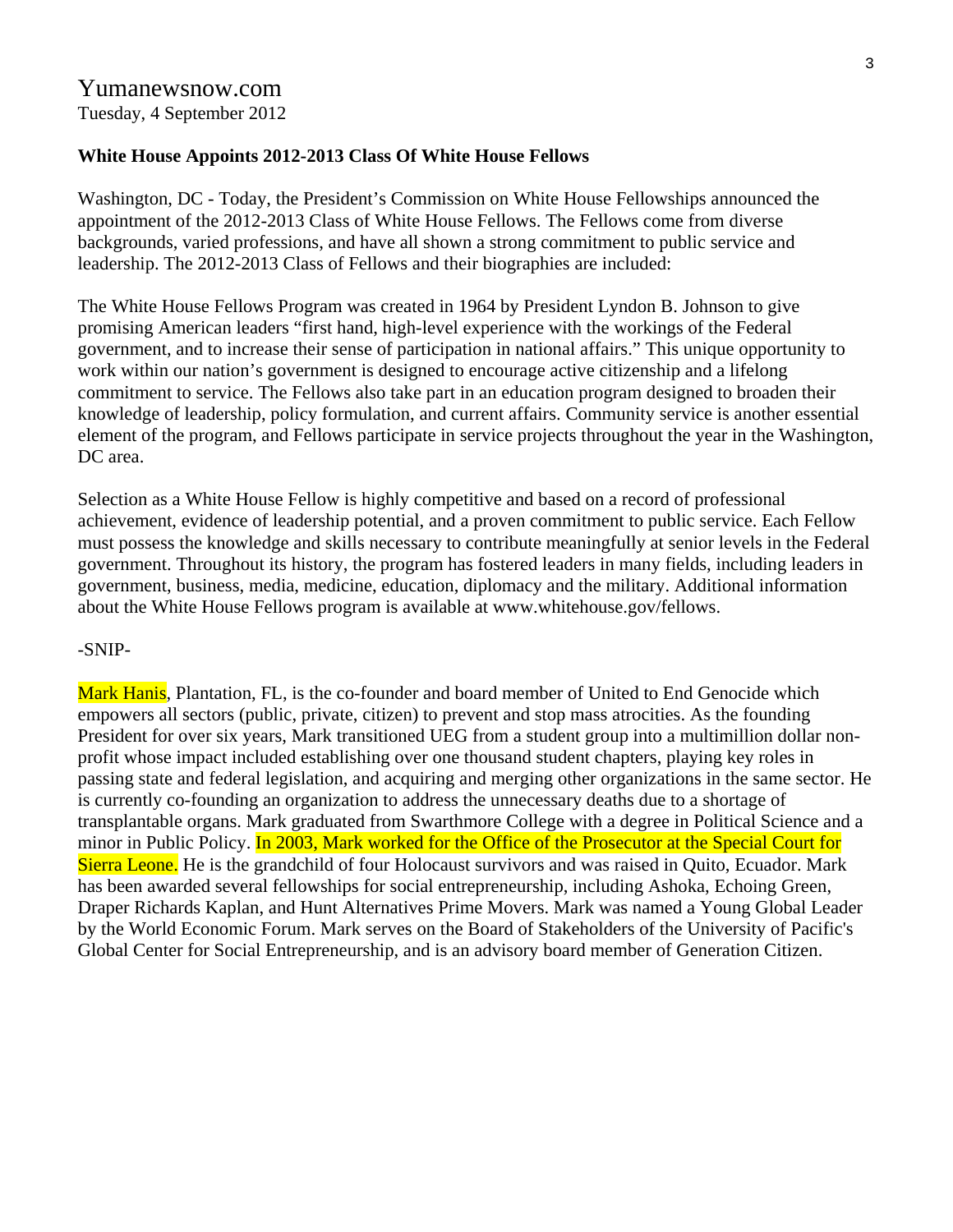#### The New Dawn (Liberia) Tuesday, 4 September 2012

**There is Still More to Do in Support of Liberia's Peace"- UN Envoy** 

"Much has been accomplished, but there is still more for the UN and its partners to do in support of Liberia's peace, security and development.

Building and consolidating peace has never been the responsibility of one group alone; together with the Liberian people and the Government of Liberia, we have helped bring peace and stability."

The Special Representative of the Secretary-General and Coordinator of United Nations Mission in Liberia (UNMIL), Ms Karin Landgren, made these remarks on Friday August 31, 2012 when she awarded 58 military observers and staff officers for their contribution to UNMIL and Liberia's peace.

"UNMIL has embarked on its transition process, a process that will include the handing over of security responsibilities to Liberian authorities. This is a gradual process that requires time and preparation and as it continues, we need to redouble our support to building the capacity of Liberian security agencies.

he U.N. remains fully committed to Liberia's peace, stability and development. We will continue to protect Liberia's security with our Liberian counterparts, until the country stands on its own," said the SRSG during the medal award ceremony held at UNMIL Headquarters in Monrovia.

"Deployed in various offices at the Force Headquarters and Star Base, you assist the Force Commander in formulating concepts of operation, and playing a major role in their successful execution. You are the link that binds the different branches and sections at Force Headquarters together", said SRSG Landgren, commending the Staff Officers of UNMIL.

Turning to the Military Observers, the UN Envoy described them as the eyes and ears of the Mission, providing regular assessments that enable the Mission to keep a pulse on security, public order, community disputes and cross-border movements, including in remote and difficult terrain.

"I would especially like to thank our Military Observers for actively participating in joint border meetings with neighboring Sierra Leone, Guinea and Côte d'Ivoire. These have fostered important collaboration and information-sharing with national security agencies."

The UN Envoy told the peacekeepers, representing 29 different nations, "As unarmed military personnel traveling a land that is not your own, you have demonstrated to the people of Liberia that peaceful dialogue is the way of the future. As some of you prepare to return to your home countries, you are also now Liberia's ambassadors."

During the ceremony, the SRSG commended the Force Commander, Major General Muhammad Khalid, the Deputy Force Commander, Brigadier General John Kwasie, and the Military Chief of Staff, Brigadier General Hugh Van Roosen, for their leadership of UNMIL's military component.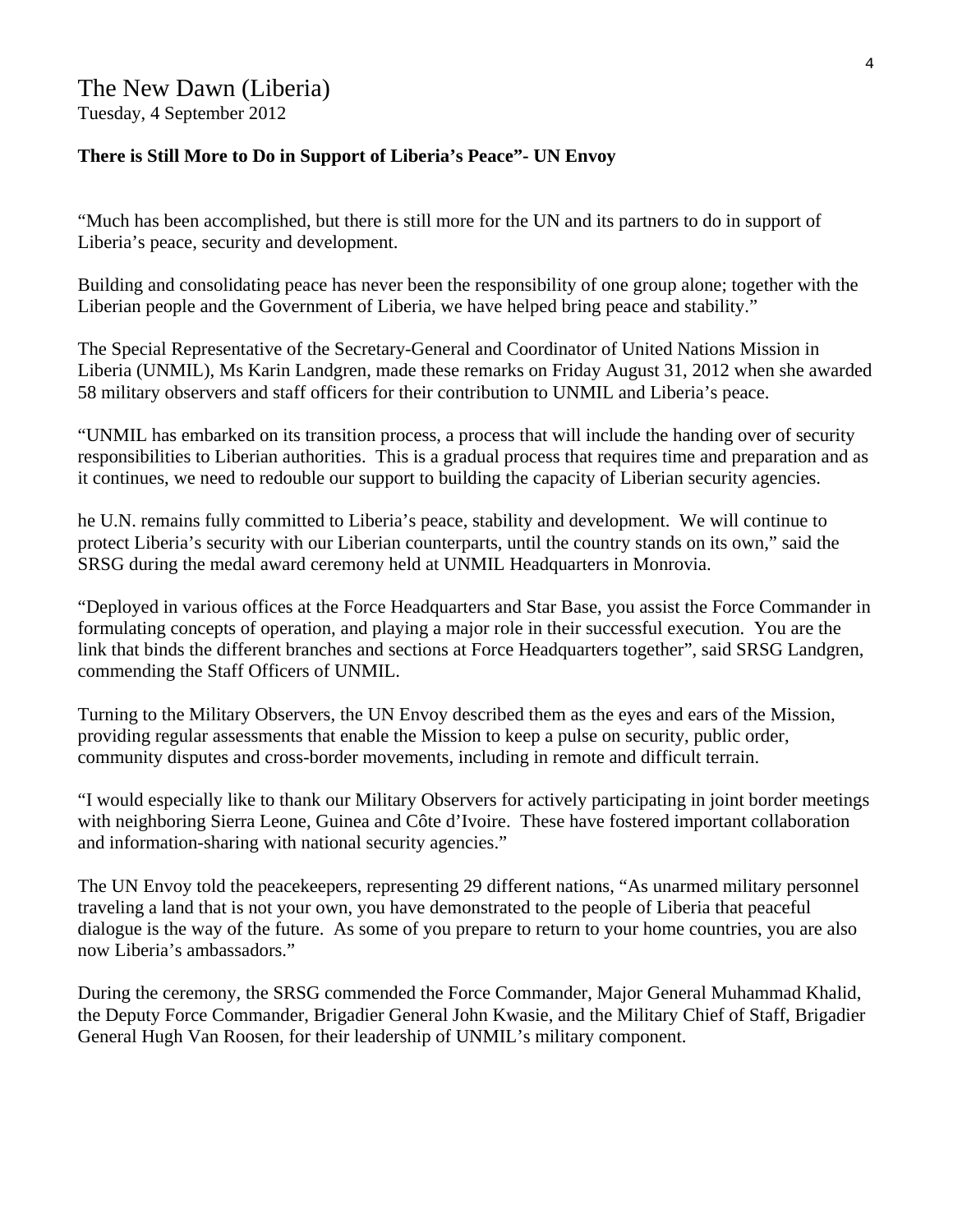### Washington Times Tuesday, 4 September 2012

#### **Liberians reluctantly reactivate army**



Liberian soldiers travel to the city of Zwedru from their base at a former school to collect supplies. The sight of men armed with AK-47 assault rifles has brought back terrifying memories for many Liberians who endured years of civil conflict. From 1989 to 2003, paramilitary troops dubbed the "Demon Forces" launched a campaign of killing and torture across the country. (Tamasin Ford/Special to The Washington Times)

By Tamasin Ford - Special to The Washington Times

#### Tuesday, September 4, 2012

MONROVIA, Liberia — Liberia is embarking on its first large-scale army operation since the end of its civil war almost a decade ago, with troops being deployed to the border with Ivory Coast in a mission to root out militants that officials also hope will revamp the military's image at home.

Liberians are wary of any buildup of their armed forces because the West African country was riven by civil conflict from 1989 to 2003. Under President Charles Taylor, paramilitary troops dubbed the "Demon Forces" launched a campaign of killing and torture across the country.

A U.N.-backed tribunal at The Hague convicted Taylor this year of war crimes for his involvement in clashes in neighboring Sierra Leone.

The U.S. stepped in to help build a new Liberian army after Africa's first female president, Ellen Johnson Sirleaf, came to power in 2006, but unease about the fighters remains.

"People feel that most of the guys who did cause harm and atrocity in the war times are the same guys within this military," said Cpl. George S. Greene, one of the first of Liberia's newly trained army recruits. "All I can do now is to ensure them that this military is a new kind of military. We'll try to [change] their minds."

Unrest in Ivory Coast has forced the Liberian government to take military action.

A joint force made up of the army, police and immigration officials has been deployed for Operation Restore Hope, a mission to take control of dense forests that observers say are used by rebel Ivorian fighters as a base to launch attacks on the Ivorian army and civilians seen as loyal to Ivorian President Alassane Ouattara.

Violence erupted in Ivory Coast after Mr. Ouattara was elected president in November 2010. The election results were backed by the United Nations and the African Union but disputed by Mr. Ouattara's predecessor, Laurent Gbagbo, who refused to cede power. That threw the country into civil war before Mr. Gbagbo was captured by U.N. forces in April 2011.

Mr. Gbagbo faces charges of crimes against humanity at the International Criminal Court in The Hague, but his supporters continue to pose a violent challenge to the Ivorian government and have recruited Liberian mercenaries to their cause.